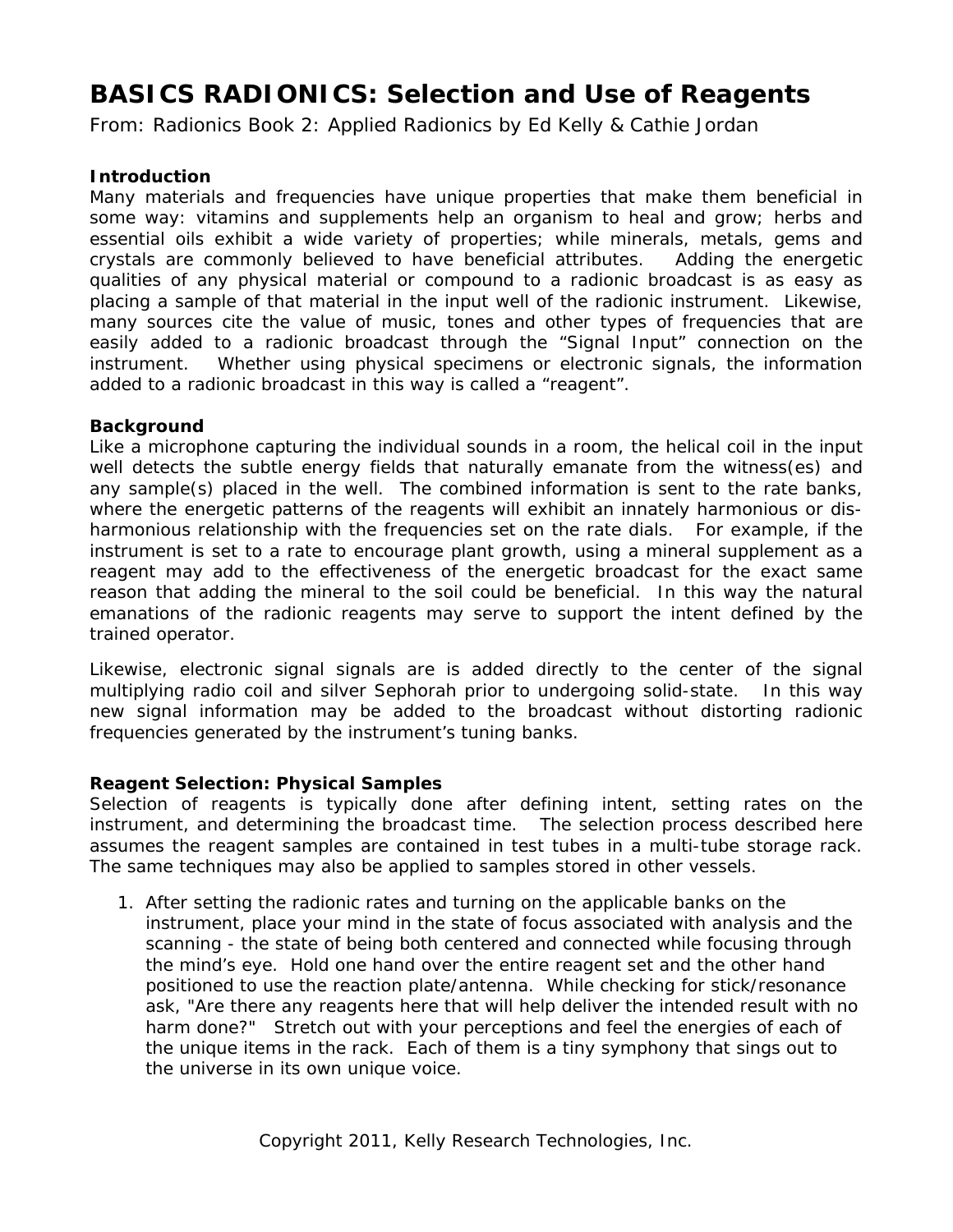- 2. If the entire test tube rack gives a positive response, narrow the results by asking the same question with the hand positioned like a karate chop over each of the individual rows.
- 3. Locate the beneficial reagents within each row by touching the tops of each test tube while continuing to rub the reaction plate/antenna. Again, strive to feel the unique patterns of energy emanating from each tube.
- 4. When a "stick" is found on an individual tube, remove it from the rack, hold it in the free hand and ask, "Will this help, not hurt the broadcast? Do I have permission?" while continuing to rub the reaction plate/antenna.
- 5. If I a nice strong reaction is produced, add the reagent to the input well. If the response is so-so or faint, put that reagent aside.
- 6. Proceed to Confirmation Testing.

## **Reagent Selection: Signal Information**

- 1. After setting the radionic rates and turning on the applicable banks on the instrument, connect the signal source (frequency generator, computer, compact disc player, etc.) to the radionic instrument through the "Signal Input" jack, then turn on the external device.
- 2. While checking for stick/resonance ask, "Will this signal information deliver the intended result with no harm done?"
- 3. If a reaction is detected on the plate, leave the signal on and proceed to Confirmation Testing.

### **Confirmation Testing**

- 1. Quick Test: With all selected reagents in the input well and/or the signal information activated, ask: "Do all of these reagents or signals work in harmony with one another and the intended broadcast, with no unintended consequences?"
	- If a "no" response (lack of stick) is produced, touch the tops of each tube and ask "Does this reagent belong?" Pull out any reagents that gets a "no". For signal information, turn the signal source on and off while checking for a reaction.

**Note:** A "no" at this stage may seem contradictory to the results found during the selection process, however this response may indicate the reagent or signal would be helpful when used individually, but not when used in combination with the other reagents.

- If a "yes" is detected, either proceed with the broadcast, or utilize one of the following methods to quantify the confirmation test:
- 2. Time Test: With all reagents in the input well, recheck broadcast time. A positive impact is indicated if broadcast time goes down. This test works with broadcast of either scanned rates or broadcast of known rates from a worksheet or other source.
- 3. Intensity Test: With all reagents in the input well, recheck intensity for the rates set and compare with results captured during analysis.
	- The intensity measured with reagents added should *increase* when the broadcast involves trying to fortify an organism or system - to add energy and make something stronger.